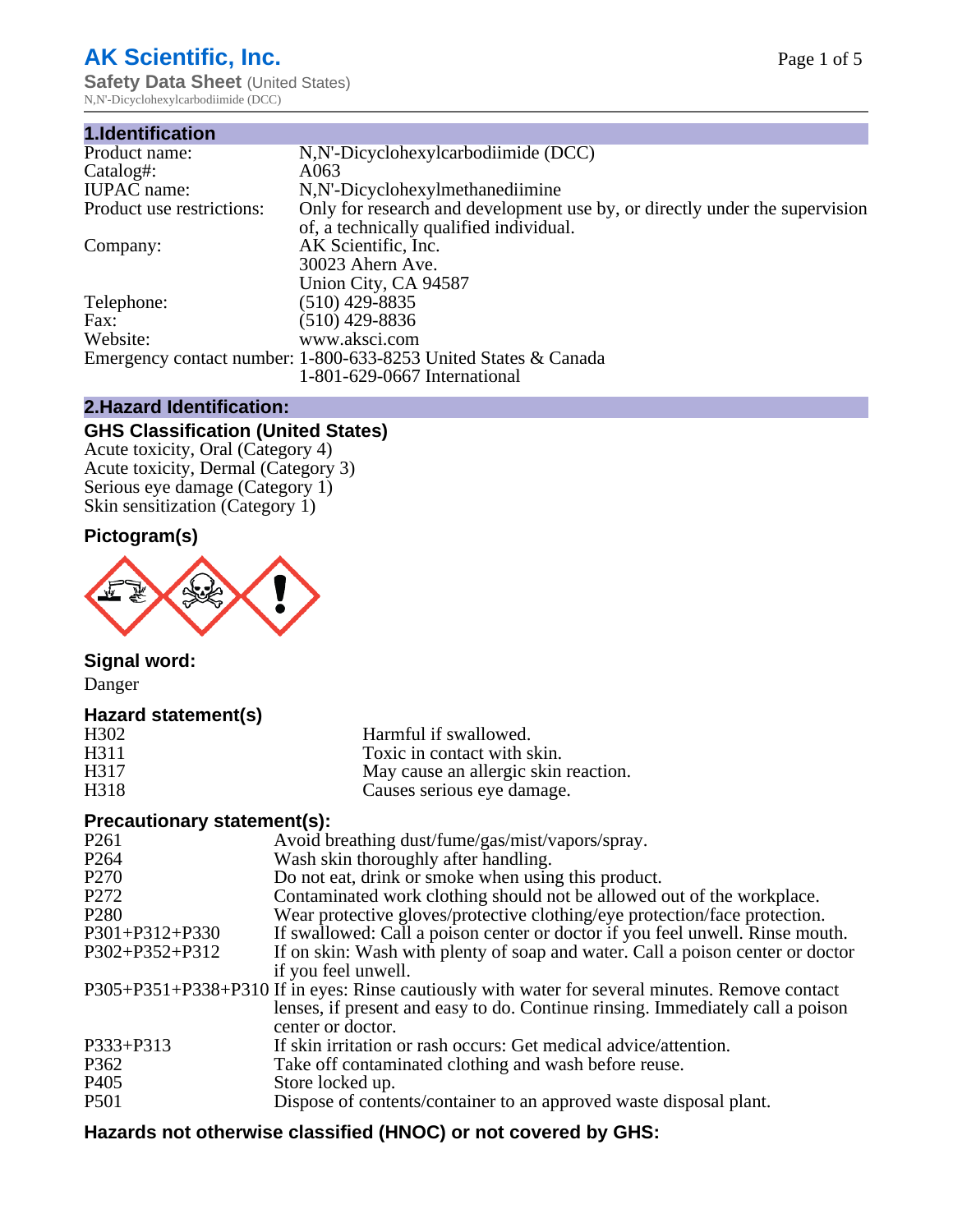#### None

#### **3.Composition/Information on Ingredients**

Synonyms: 1,3-Dicyclohexylcarbodiimide; Carbodicyclohexylimide; Bis(cyclohexyl)carbodiimide CAS#: 538-75-0 Purity: 99% (GC)<br>EC: 208-704-1 EC: 208-704-1

#### **4. First Aid Measures**

**General Information:** Immediately remove any clothing contaminated by the product. Move out of dangerous area. Consult a physician and show this safety data sheet.

**Inhalation:** Move person to fresh air. If not breathing, give artificial respiration. If breathing is difficult, give oxygen. Obtain medical aid.

**Skin contact:** Immediately flush skin with running water for at least 15 minutes while removing contaminated clothing and shoes. Wash clothing before reuse. Obtain medical aid immediately. **Eye contact:** Immediately flush open eyes with running water for at least 15 minutes. Obtain medical aid immediately.

**Ingestion:** Do NOT induce vomiting without medical advice. Rinse mouth with water. Never administer anything by mouth to an unconscious person. Obtain medical aid immediately.

**Most important symptoms and effects, both acute and delayed:** No further information available. Please see sections 2 and 11.

**Indication of any immediate medical attention and special treatment needed:** No further information available.

#### **5. Fire Fighting Measures**

**Suitable extinguishing media:** Use water spray, dry chemical, carbon dioxide, or chemical foam. **Specific hazards arising from the chemical:** Carbon oxides, Nitrogen oxides.

**Advice for firefighters:** As in any fire, wear a NIOSH-approved or equivalent, pressure-demand, self-contained breathing apparatus and full protective gear. During a fire, irritating and highly toxic gases may be generated by thermal decomposition or combustion.

#### **6. Accidental Release Measures**

**Personal precautions, protective equipment and emergency procedures:** Wear protective equipment and keep unprotected personnel away. Ensure adequate ventilation. Remove all sources of ignition. Prevent further leak or spill if safe to do so. For personal protective equipment, please refer to section 8.

**Environmental precautions:** Do not let product enter drains, other waterways, or soil.

**Methods and materials for containment and cleaning up:** Prevent further leak or spill if safe to do so. Vacuum, sweep up, or absorb with inert material and place into a suitable disposal container. Consult local regulations for disposal. See section 13 for further disposal information.

#### **7. Handling and Storage**

**Precautions for safe handling:** Avoid contact with skin, eyes, and personal clothing. Wash hands thoroughly after handling. Avoid breathing fumes. Use only with adequate ventilation. Wear suitable protective clothing, gloves, and eye/face protection. Keep away from sources of ignition. Minimize dust generation and accumulation. Keep container tightly closed. Open and handle container with care. Do not eat, drink, or smoke while handling.

**Conditions for safe storage, including any incompatibilities:** Store in a tightly-closed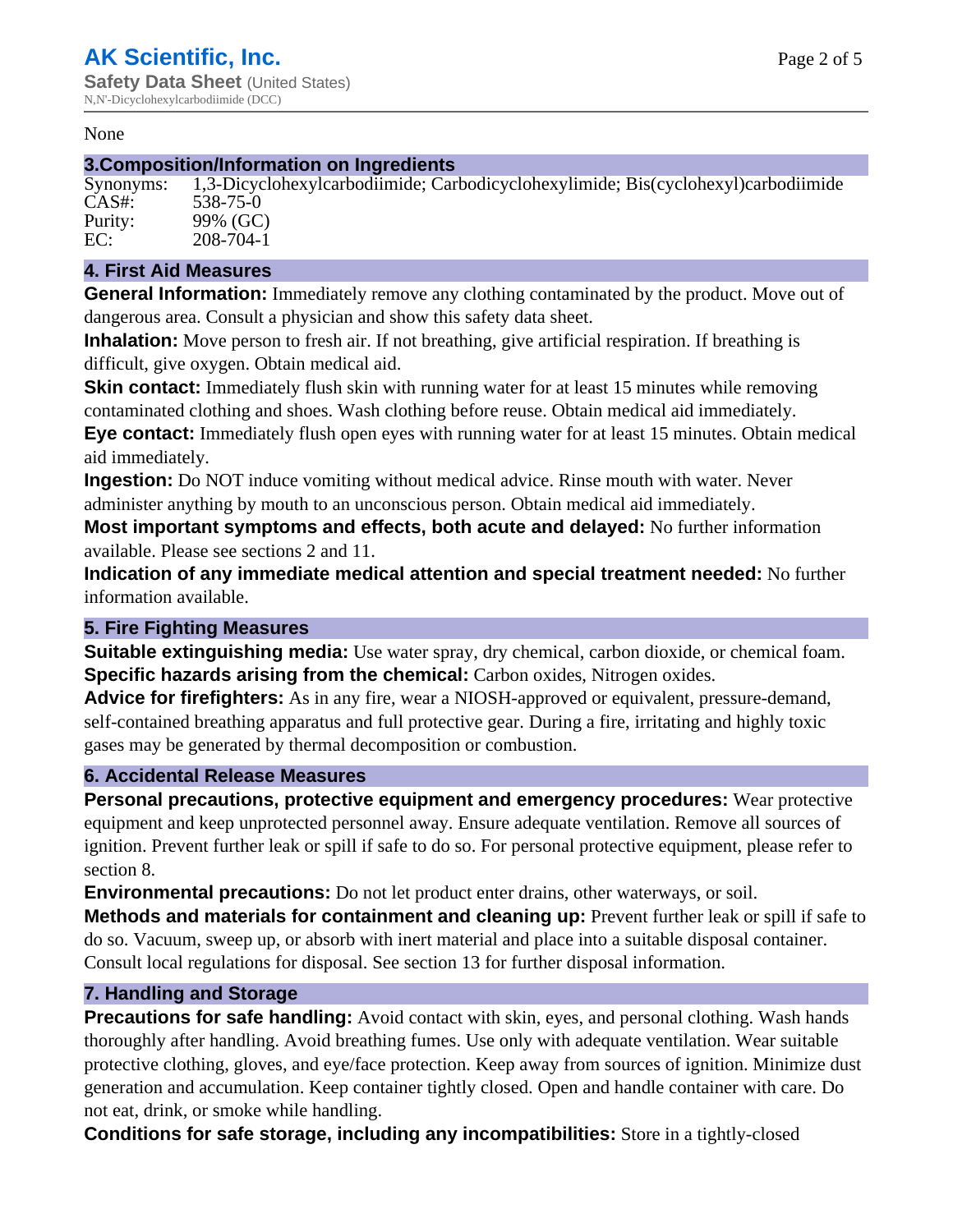container when not in use. Store in a cool, dry, well-ventilated area away from incompatible substances. Keep away from sources of ignition. ,Store long-term in a cool, dry place.

#### **8. Exposure Controls/Personal Protection**

#### **Exposure limits:**

| <b>OSHA PEL:</b>  | Not available. |
|-------------------|----------------|
| NIOSH REL:        | Not available. |
| <b>ACGIH TLV:</b> | Not available. |

**Appropriate engineering controls:** Avoid contact with skin, eyes, and clothing. Wash hands before breaks and immediately after handling the product. Facilities storing or utilizing this material should be equipped with an eyewash fountain. Use adequate general and local exhaust ventilation to keep airborne concentrations low.

#### **Personal protection**

| Eyes:        | Based on an evaluation of the eye or face hazards present, wear chemical splash-resistant<br>safety glasses or goggles with side protection. A face shield may be appropriate in some<br>workplaces. Use eyewear tested and approved under appropriate government standards |
|--------------|-----------------------------------------------------------------------------------------------------------------------------------------------------------------------------------------------------------------------------------------------------------------------------|
|              | such as OSHA 29 CFR 1910.133 or EU EN166.                                                                                                                                                                                                                                   |
| Hands:       | Wear gloves selected based on an evaluation of the possible hazards to hands and skin,                                                                                                                                                                                      |
|              | the duration of use, the physical conditions of the workplace, and the chemical resistance<br>and physical properties of the glove material.                                                                                                                                |
|              | Skin and body: Protective clothing must be selected based on the hazards present in the workplace, the                                                                                                                                                                      |
|              | physical environment, the duration of exposure, and other factors. No fabric can provide<br>protection against all potential hazards; therefore it is important to select the appropriate                                                                                   |
|              | protective clothing for each specific hazard. At the minimum, wear a laboratory coat and<br>close-toed footwear.                                                                                                                                                            |
| Respiratory: | Respirators are not a substitute for accepted engineering control measures such as<br>enclosure or confinement of the operation, general and local ventilation, and substitution<br>of less toxic materials. When respiratory personal protective equipment is appropriate  |
|              | based on an assessment of respiratory hazards in the workplace, use a NIOSH- or                                                                                                                                                                                             |
|              | CEN-certified respirator.                                                                                                                                                                                                                                                   |

| 9. Physical and Chemical Properties |                                                                |  |
|-------------------------------------|----------------------------------------------------------------|--|
| <b>Physical State:</b>              | White to off-white to light yellow crystals or solid or chunks |  |
| Molecular Formula:                  | C13H22N2                                                       |  |
| Molecular Weight:                   | 206.33                                                         |  |
| Odor:                               | Not available.                                                 |  |
| pH:                                 | Not available.                                                 |  |
| <b>Boiling Point Range:</b>         | $122 - 124$ °C (6mmHg)                                         |  |
| Freezing/Melting Point:             | $33-37$ °C                                                     |  |
| <b>Flash Point:</b>                 | $138^{\circ}(280^{\circ}F)$                                    |  |
| <b>Evaporation Rate:</b>            | Not available.                                                 |  |
| Flammability (solid, gas):          | Please see section 2.                                          |  |
| Explosive limits:                   | Not available.                                                 |  |
| Vapor Pressure:                     | Not available.                                                 |  |
| Vapor Density:                      | Not available.                                                 |  |
| Solubility:                         | Not available.                                                 |  |
| <b>Relative Density:</b>            | 1.24                                                           |  |
| Refractive Index:                   | Not available.                                                 |  |
| Volatility:                         | Not available.                                                 |  |
| <b>Auto-ignition Temperature:</b>   | Not available.                                                 |  |
| <b>Decomposition Temperature:</b>   | Not available.                                                 |  |
| <b>Partition Coefficient:</b>       | Not available.                                                 |  |
|                                     |                                                                |  |

#### **10. Stability and Reactivity**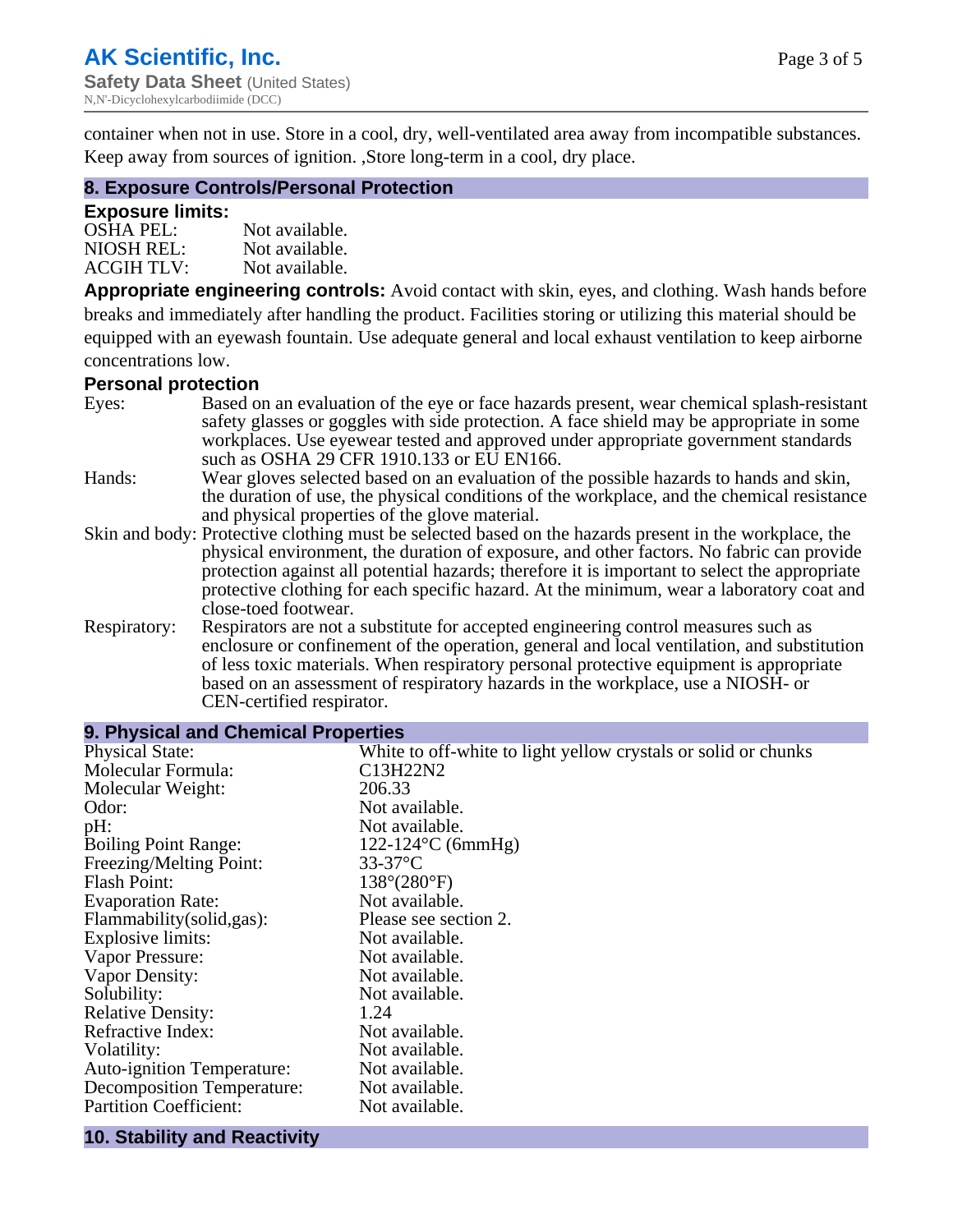| Reactivity:                         | Not available.                                       |
|-------------------------------------|------------------------------------------------------|
| Chemical stability:                 | Stable under recommended temperatures and pressures. |
| Possibility of hazardous reactions: | Not available.                                       |
| Conditions to avoid:                | Dust generation.                                     |
| Incompatible materials:             | Strong oxidizing agents.                             |
| Hazardous decomposition products:   | Carbon oxides, Nitrogen oxides.                      |
| 11. Toxicological Information       |                                                      |
| RTECS#                              | FF2160000                                            |
| Acute toxicity:                     | LD50 Intraperitoneal - Mouse - >800mg/kg; LD50       |
|                                     | Oral - Mouse - > 800mg/kg; LC50 Inhalation - Rat -   |

Symptoms related to the physical,chemical and toxicological characteristics:

I. Oral - Mouse - >800mg/kg; LC50 Inhalation - Rat - 159mg/m3 - 6h Routes of exposure: Inhalation, eye contact, skin contact, ingestion. Skin contact may result in inflammation characterized by itching, scaling, reddening, blistering, pain or dryness. Eye contact may result in redness, pain or severe eye damage. Inhalation may cause irritation of the lungs and respiratory system. Overexposure may result in serious illness or death.

#### **Carcinogenicity**

| IARC:<br>Not classified.                                                                                                                                                                                |  |
|---------------------------------------------------------------------------------------------------------------------------------------------------------------------------------------------------------|--|
|                                                                                                                                                                                                         |  |
| NTP:<br>Not listed.                                                                                                                                                                                     |  |
| OSHA:<br>Not listed.                                                                                                                                                                                    |  |
| Acute toxic effects: Inflammation of the eye is characterized by redness, watering, and itching. Skin<br>inflammation is characterized by itching, scaling, reddening, or, occasionally,<br>blistering. |  |

| <b>12. Ecological Information</b> |                |
|-----------------------------------|----------------|
| Ecotoxicity:                      | Not available. |
| Persistence and degradability:    | Not available. |
| Bioaccumulative potential:        | Not available. |
| Mobility in soil:                 | Not available. |
| Other adverse effects:            | Not available. |

#### **13. Disposal Considerations**

| Disposal of waste: | Chemical waste generators must determine whether a discarded chemical is       |
|--------------------|--------------------------------------------------------------------------------|
|                    | classified as hazardous waste. US EPA guidelines for the classification        |
|                    | determination are listed in 40 CFR 261.3. Additionally, waste generators must  |
|                    | consult state and local hazardous waste regulations to ensure complete and     |
|                    | accurate classification. Observe all federal, state and local regulations when |
|                    | disposing of the substance.                                                    |
|                    | Disposal of packaging: Do not reuse containers. Dispose of as unused product   |

Disposal of packaging: Do not reuse containers. Dispose of as unused product.

#### **14. Transportation Information**

#### **DOT (United States)**

UN number: UN2811 Proper shipping name: Toxic solids, organic, n.o.s. (N,N'-Dicyclohexylcarbodiimide (DCC)) Transport hazard class: 6.1;Poison Packing group: III

## **IATA**

UN Number: UN2811 Transport hazard class: 6.1;Poison

Proper shipping name: Toxic solid, organic, n.o.s. (N,N'-Dicyclohexylcarbodiimide (DCC))